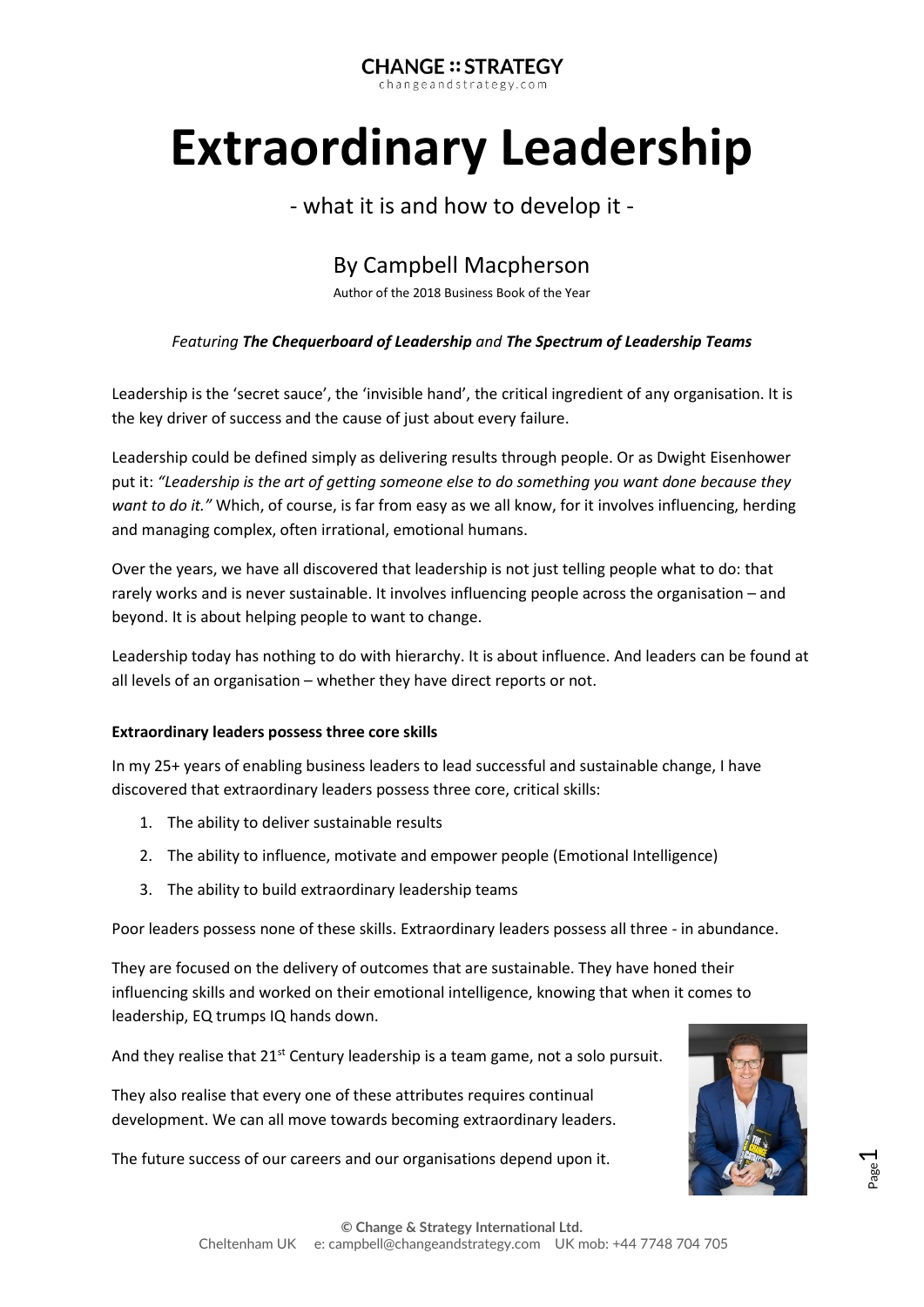changeandstrategy.com

## **Extraordinary Leaders … of leaders**

When it comes to the first two attributes of individual leadership (Delivery and EQ), each different type of leader between the two extremes of woeful and extraordinary can be plotted on a simple matrix that I have called 'The Chequerboard of Leadership'.

It is a chequerboard because a leader's position on the board is not set in stone. No matter which square a leader may occupy today, they do not have to be imprisoned in that cell forever, they can move - preferably upwards and to the right - as long as they are aware of their position on the board and possess the desire to change.

While leaders in The Disaster Zone are irredeemable in their current role, some of the leaders among the 'Chaos Creators' or 'Lost Tribe' will be capable of changing and developing to become better leaders.

#### The Chequerboard of Leadership



**EMOTIONAL INTELLIGENCE** 

Those in the light green squares are the high

potential leaders of your organisation. Companies are quick to design leadership development programmes and talent development programmes for 'The Deliveroos' and those who are 'On the Cusp'.

Within 'The Engine Room' (yellow square) are the leaders and managers that can sometimes be taken for granted – and yet they are the backbone of many an organisation.



The middle square is the most populous square on the board – described by one CEO client as their "permafrost middle-management layer". But in hindsight, he was overlooking a trove of potential.

The square can roughly be divided into two: 1. 'Safe Pairs of Hands' – competent managers that every business needs. Their leadership competence and effectiveness can be enhanced.

2. 'Latent Leadership Potential' – hidden leaders whose development will deliver substantial returns for the business.

Unlocking the potential of The Engine Room could transform your organisation.

*Where would you place yourself on the board? Where would other people place you? In which square would you place your manager? In which square would you place each member of your organisation's leadership team? Why?*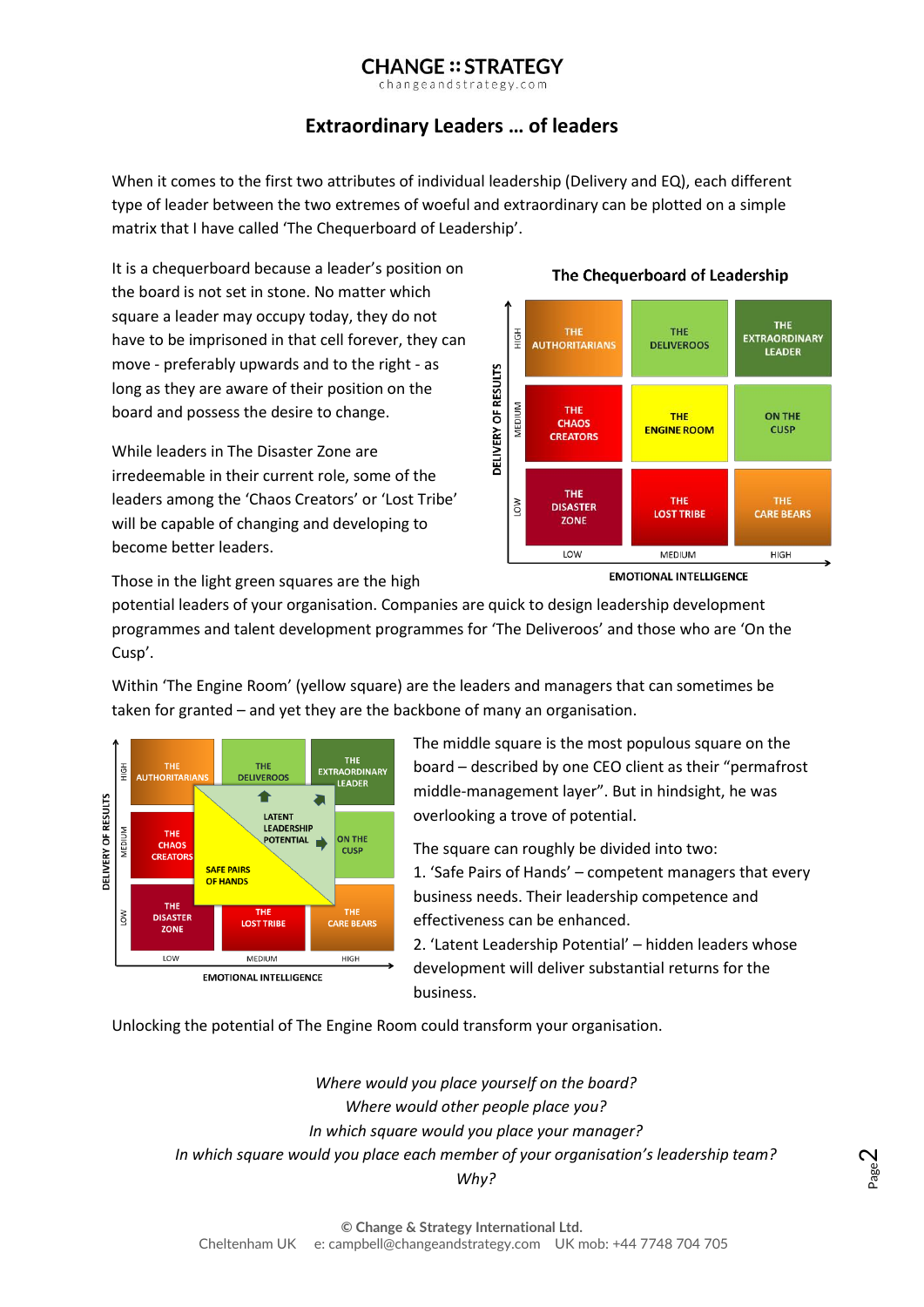changeandstrategy.com

#### **Extraordinary Leadership Teams**

 $21<sup>st</sup>$  Century leadership is a team game, not a solo pursuit. In this section we explore the third critical trait of extraordinary leaders: their ability to build extraordinary leadership teams.

Leadership teams exist on a spectrum: from dysfunctional to extraordinary, and they exist at all levels of an organisation. Each team must function as well as they possibly can if the unit, division, department or organisation is to succeed.

Organisations with dysfunctional leadership teams never live up to their full potential; they consistently under-perform. Some are weakened so much by the actions and inactions of their leadership team that they have to be rescued. Some become take-over targets. So many go under.

Dysfunctional leadership teams are eventually and inevitably replaced - starting from the top. But so much damage has been done in the meantime that these organisations can become shadows of their former selves. One reason is that dysfunctional leadership teams create dysfunctional cultures that mirror the tribal, warring behaviour at the top of the organisation. Another is that dysfunctional leadership teams are too busy fighting one another to appreciate what makes their business special or to recognise the opportunities, let alone seize them.

But even dysfunctional teams can be transformed – as long as the team leader is ready, willing and able to do so.

They can move across the spectrum – first to 'Fragile', then onto 'Developing' and finally to 'Extraordinary'.

| The Spectrum  | <b>Dysfunctional</b>     | <b>Fragile</b>        | <b>Developing</b> | An extraordinary      |
|---------------|--------------------------|-----------------------|-------------------|-----------------------|
| of Leadership | (A collection of warring | (Cease fire descends) | (A new dawn)      | leadership team       |
| Teams         | individuals)             |                       |                   | (Delivering together) |

Transforming dysfunctional of fragile leadership teams is challenging, but the alternative is far worse – as so many leaders have discovered.

No transformation is easy and there will inevitably be casualties along the way, but it is critical for the success of the organisation or department, the success of every employee and, of course, for the success of the leaders themselves.

> *Where would you place the team you lead on the spectrum? Where would you place the team of which you are a member on the spectrum? Where would you place your organisation's leadership team? Why?*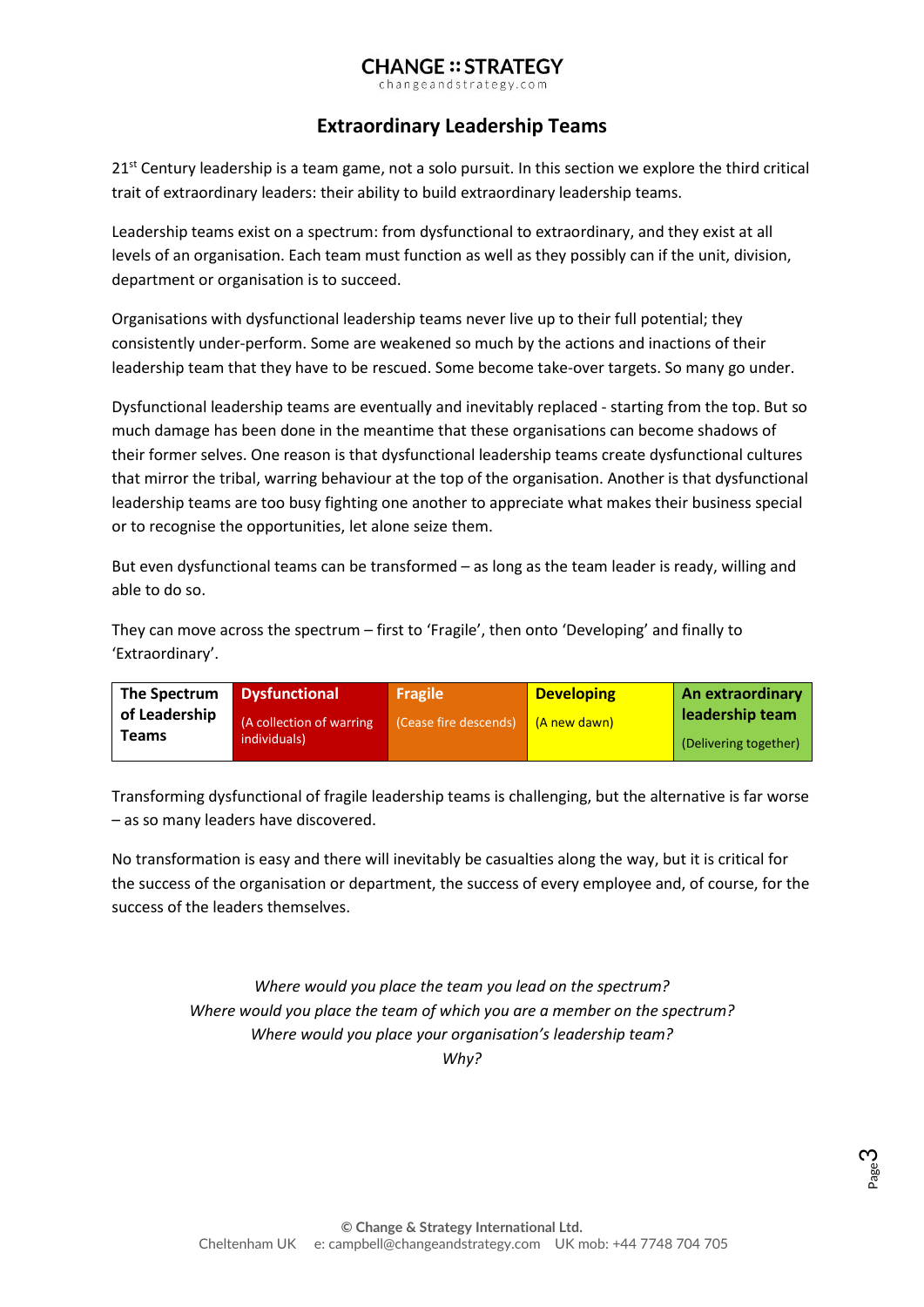changeandstrategy.com

#### **Leadership teams – on the spectrum**

| The Spectrum<br>of Leadership<br><b>Teams</b> | <b>Dysfunctional</b><br>(A collection of warring<br>individuals)                                                  | <b>Fragile</b><br>(Cease fire descends)                                                       | <b>Developing</b><br>(A new dawn)                                                | An extraordinary<br>leadership team<br>Delivering together                                                                                          |
|-----------------------------------------------|-------------------------------------------------------------------------------------------------------------------|-----------------------------------------------------------------------------------------------|----------------------------------------------------------------------------------|-----------------------------------------------------------------------------------------------------------------------------------------------------|
| <b>Strategy</b>                               | Differing views of the<br>strategy. Unclear<br>strategic<br>fundamentals.                                         | Strategy clear but<br>individuals not<br>fully aligned.                                       | Implications of<br>strategy known.<br>Each member<br>aligned to the<br>strategy. | Each member<br>committed to the<br>strategy - with<br>shared objectives                                                                             |
| <b>Personal</b><br><b>Accountability</b>      | Be accountable for as<br>little as possible                                                                       | Clear personal<br>accountabilities<br>and responsibilities                                    | Clear<br>interdependencies                                                       | Everyone<br>accountable for<br>team behaviour<br>and performance.<br>Genuine cabinet<br>responsibility.                                             |
| <b>Ego</b>                                    | I need to emerge<br>from this looking<br>good                                                                     | Nervous about<br>committing to the<br>team                                                    | This team is helping<br>me to achieve                                            | I am proud to be<br>part of such a<br>winning team                                                                                                  |
| <b>Culture</b>                                | Constantly blaming<br>fellow members and<br>highlighting<br>weaknesses                                            | Understanding of<br>one another's<br>strengths,<br>weaknesses,<br>drivers and<br>motives      | Respect for one<br>another's strengths,<br>weaknesses, drivers<br>and motives    | Gratitude for one<br>another's<br>strengths,<br>weaknesses,<br>drivers and<br>$motives - as$<br>others' strengths<br>offset another's<br>weaknesses |
| <b>Team</b><br>behaviours                     | Everyone for<br>themselves.<br>Behaviours vary from<br>checked out, passive-<br>aggressive to plain<br>aggressive | Factions                                                                                      | We are all in this<br>together                                                   | Trust                                                                                                                                               |
| <b>Results</b>                                | Individual<br>performance is<br>paramount                                                                         | Yes, the team<br>needs to perform -<br>but not at my<br>expense.                              | Both team and<br>individual<br>performance are<br>important                      | Team performance<br>is paramount: we<br>all win or no-one<br>wins                                                                                   |
| <b>Useful</b><br><b>Discourse</b>             | Discussions are<br>superficial or<br>adversarial.<br>Too many elephants.                                          | Discourse can be<br>prickly - different<br>opinions can still<br>be perceived as<br>criticism | Detailed discussion<br>but careful not to<br>offend                              | Constructive<br>conflict                                                                                                                            |
| <b>Mistakes</b>                               | Punish the guilty                                                                                                 | Find out why                                                                                  | Implement<br>learnings without<br>shame                                          | Culture of<br>continuous<br>improvement                                                                                                             |

Page 4